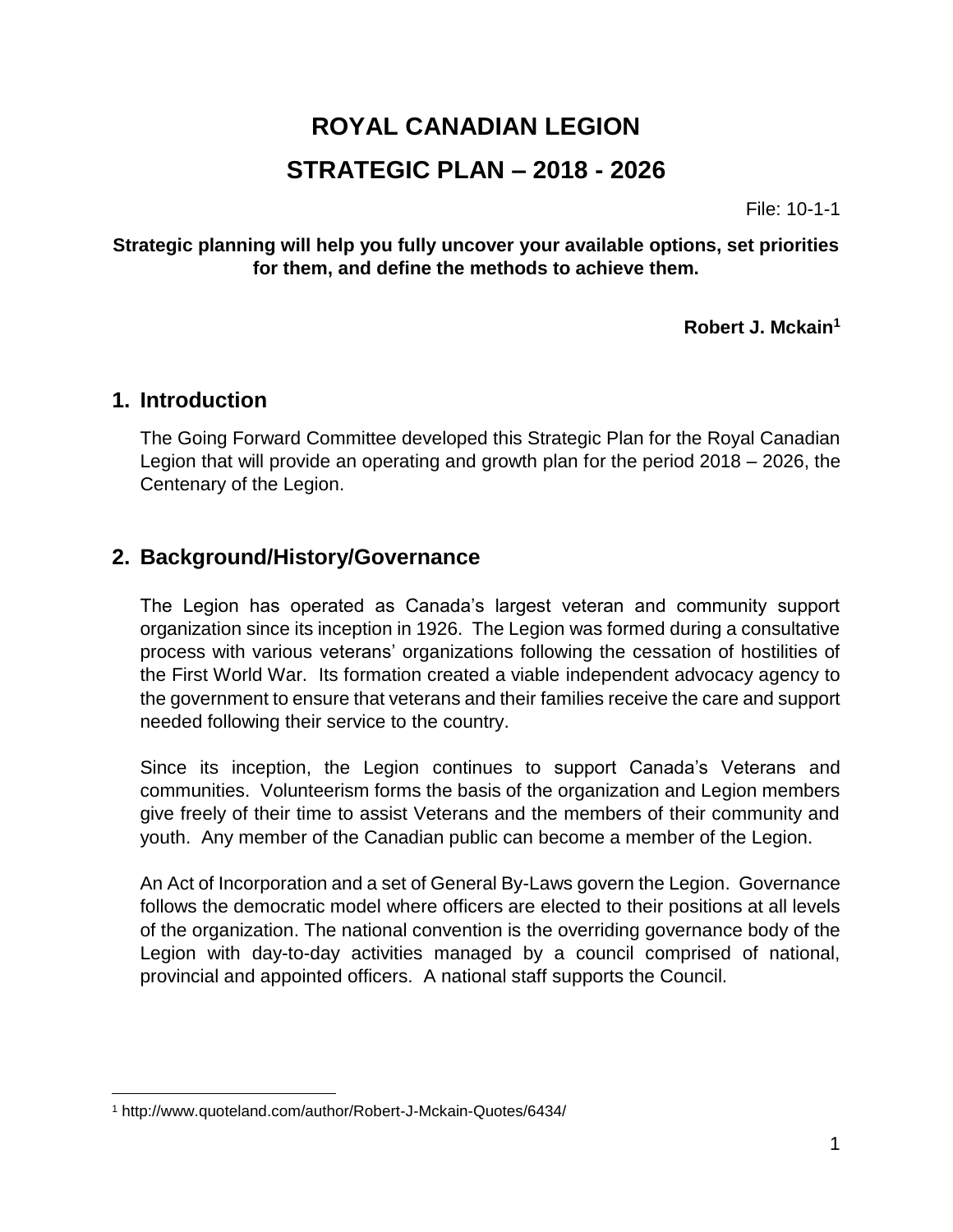## **3. Organizational Tenets**

The Legion is founded on the tenets of service and camaraderie. Not only is service to the country and community important, the main tenet is altruistic: service above self or selfless service on behalf of others.

Comradery is a natural state created through service and common cause. It is the spirit of friendship and community in a group. In the military sense, comradery is enhanced through mutual trust, experience and confidence.

Members sought out the Legion for both of these tenets.

#### a. Vision Statement

Our Vision Statement serves as a long-term and aspirational goal for the organization The Focus on the Future Committee presented to the 2012 Dominion Convention the following vision statement for the Legion that was accepted:

### *"Our vision is to be the most highly respected Veteran and Community Service organization."*

#### b. Mission Statement

The mission of the Legion has remained relatively unchanged since the inception of the organization. However, in recognizing the RCMP as Canada's national police force with military origins, at the same convention in 2012, an updated and expanded statement to be more definitive of our core purpose was presented and accepted:

### *"To serve Veterans, which includes serving military and RCMP members and their families, to promote remembrance and to serve our communities and our country."*

The Mission and Vision Statements go hand in hand and should always be used together.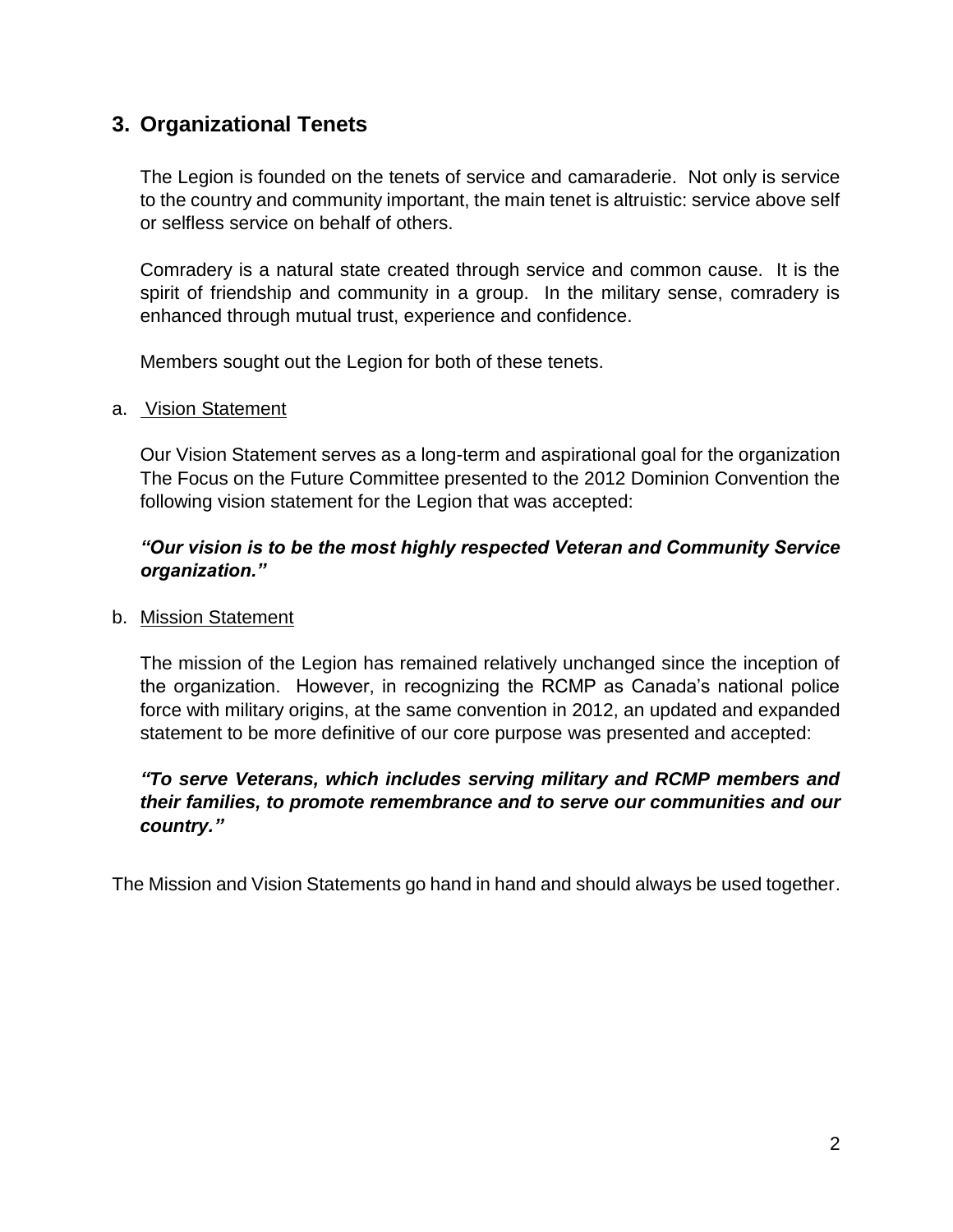#### c. Core Values

Core values are what support the vision, shape the culture and reflect what the organization values. They are the essence of the organization's identity – the principles, beliefs or philosophy of values.<sup>2</sup> Again, in 2012, the Focus on the Future Committee presented core values to the convention and those values are:

- *SERVICE* We provide dedicated support and compassionate assistance.
- *INTEGRITY* We behave ethically and in a manner which inspires trust, mutual understanding and confidence.
- *RESPECT* We are supportive, inclusive, courteous and fair to all, honouring the dignity and worth of every person.
- *LOYALTY* We are steadfast in our patriotic allegiance to the Sovereign, to our Country, to The Royal Canadian Legion and to our Comrades.
- **TEAMWORK** We cooperate and work together selflessly, in Comradeship, to achieve our shared Mission.

### d. Brand Positioning

 $\overline{a}$ 

The brand positioning statement aims to summarize how the organization is different from comparable organizations, and how it provides a unique service or experience to its audiences. The positioning statement should be aspirational, but realistic – it should describe what the brand can and should be

#### Recommended Positioning Statement:

*To Canadians, The Royal Canadian Legion is the foremost national organization that honours military service, promotes remembrance and provides valuable support and services to military and RCMP Veterans, their families and communities.*

<sup>2</sup> https://7geese.com/benefits-of-having-core-values-and-how-to-set-them-in-your-organization/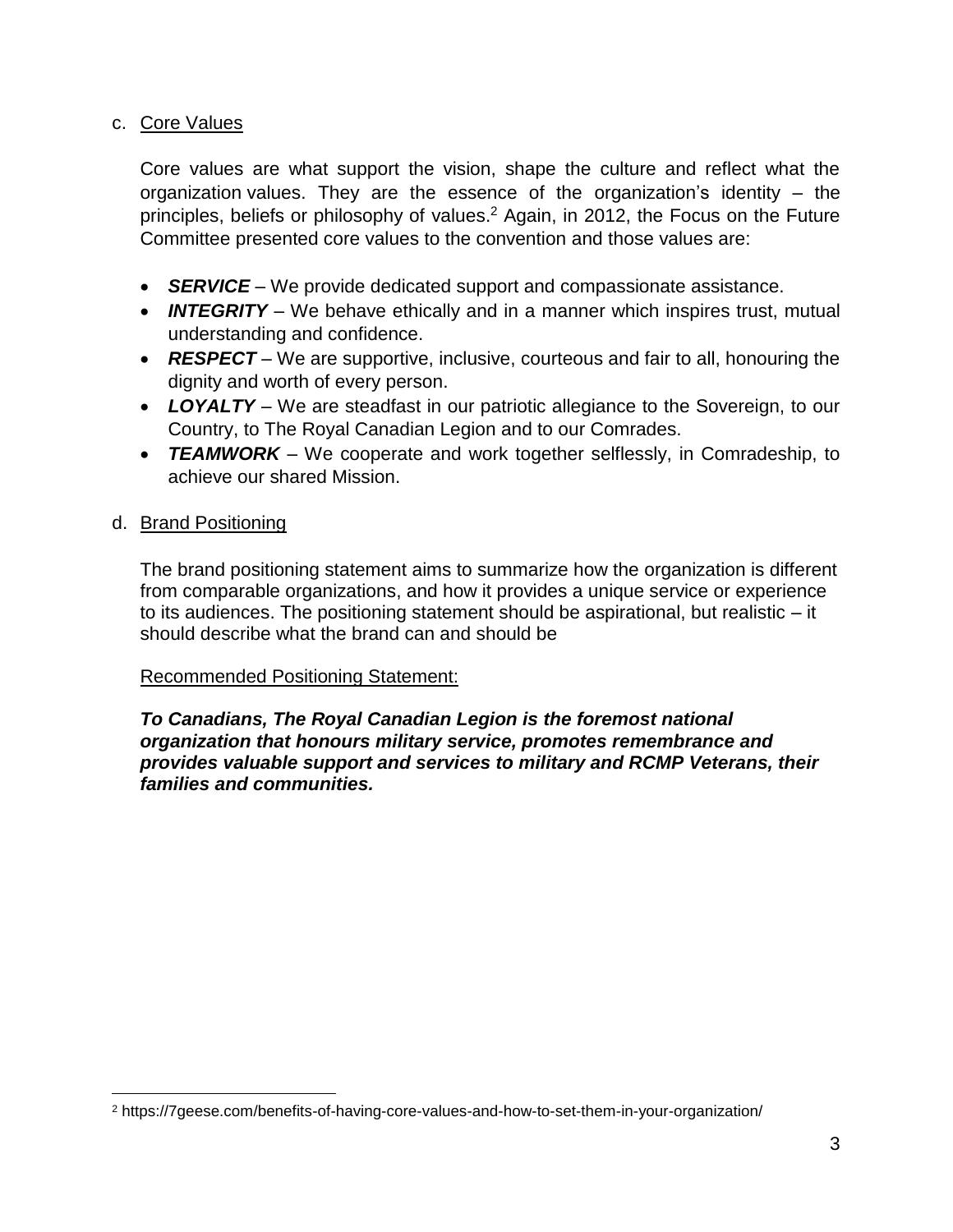# **4. SWOT Analysis**

The Organizational and Operational Services Review by Strategy Corps conducted a Strength, Weaknesses, Opportunities and Threats (SWOT) analysis and presented this to the Council in November 2017. The results of that analysis are attached as Annex A.

In analyzing the SWOT, the following themes become apparent:

- i. Membership/Demographics.
- ii. Governance.
- iii. Infrastructure.
- iv. Communications/Marketing.
- v. Culture.
- vi. Recognition/Value Proposition.

These themes will now be examined in detail as part of the Legion's major goals.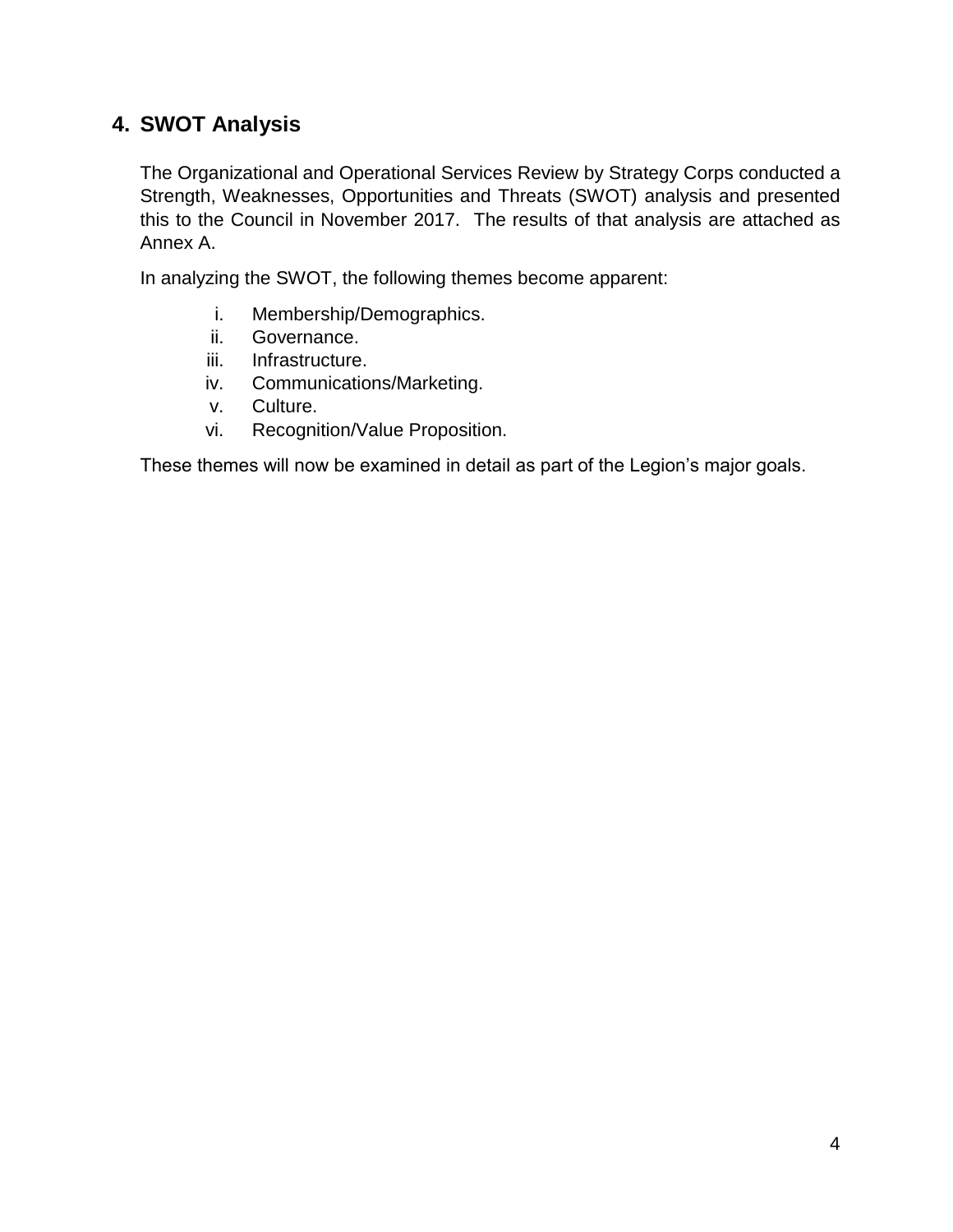# **5. Major Goals**

**a. Specific Objective 1. Membership/Demographics.** As stated in the Operational Services Review: "No tactics big enough to address membership." The Legion's membership categories, profile and demographics have evolved over time to permit a wider audience access to membership. That said, current demographics profile an older membership base versus a younger one. This will drive the need to attract and retain a different profile. As well, over the years, various membership policies and processes have created barriers to effective recruitment, retention and renewal that have yet to be addressed. An example is that some of our current members do not understand the criteria for membership and are overburdened as volunteers when having to administer the process. There are currently no membership plans to deal with the three R's: Recruitment, Retention and Renewal. Recently initial strides have been made at changing the membership processing administration from a reactive business model to a proactive business model. The use of technology is a key driver. As this transformation continues, the business model will permit more direct contact to Legion members versus using intermediary contact. This will enable the member to have a more direct influence in the membership experience and process. In addition, the new model also permits better communications, monitoring and measurement.

| <b>Strategy</b>       | <b>Action Step</b>                                                                                                                         | Person/s                                                                                                                         | Year       | <b>Completion</b>                            | <b>Evaluation</b>                                                 |
|-----------------------|--------------------------------------------------------------------------------------------------------------------------------------------|----------------------------------------------------------------------------------------------------------------------------------|------------|----------------------------------------------|-------------------------------------------------------------------|
| Membership<br>General | Review membership<br>categories.<br>Review membership<br>2.<br>intake/welcoming<br>process.<br>Propose changes to<br>3.<br>address issues. | Membership<br>Committee<br>National and<br>$\bullet$<br>Provincial<br>Commands<br><b>Branches</b><br>$\bullet$<br><b>Members</b> | continuous | continuous                                   |                                                                   |
| Membership<br>Plan    | Develop a<br>$\overline{1}$ .<br>recruitment plan.<br>Develop a retention<br>2.<br>plan.                                                   | Membership<br>$\bullet$<br>Committee<br>Marketing and<br>$\bullet$<br>Communications                                             | 2018/2019  | 2019 and<br>beyond for<br>constant<br>review | Prime marker<br>$\bullet$<br>is the<br>cessation of<br>membership |

## **MEMBERSHIP NEEDS TO BE A PRIME STRATEGY AND FOCUS OF EFFORT!**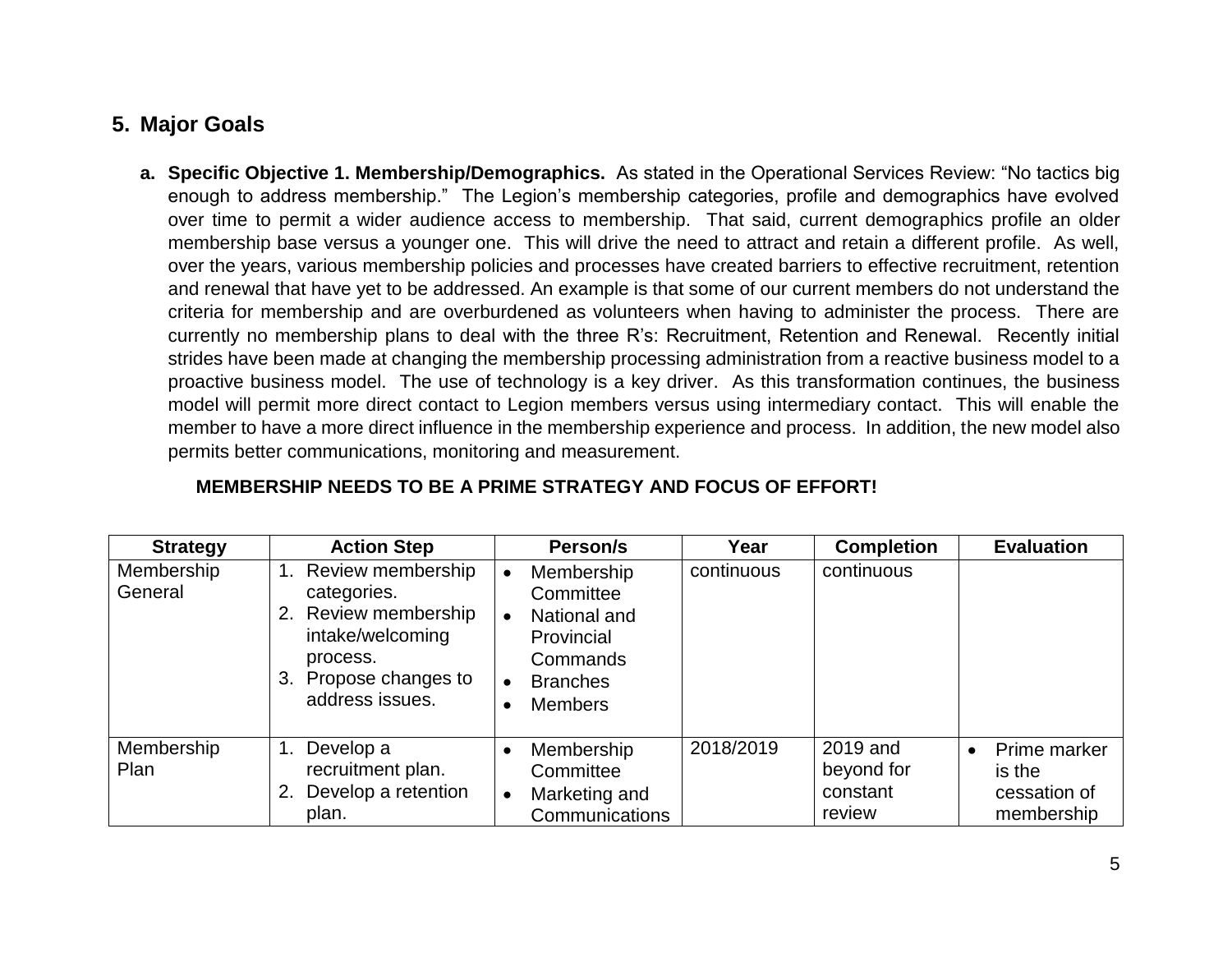| <b>Strategy</b>          | <b>Action Step</b>                                                                                                                                                            | Person/s                                                                                                                        | Year      | <b>Completion</b> | <b>Evaluation</b>                                                                                                         |
|--------------------------|-------------------------------------------------------------------------------------------------------------------------------------------------------------------------------|---------------------------------------------------------------------------------------------------------------------------------|-----------|-------------------|---------------------------------------------------------------------------------------------------------------------------|
|                          | Develop a renewal<br>3.<br>plan.<br>Need to secure buy<br>4.<br>in from Commands<br>and Branches.<br>Develop marketing<br>5.<br>and communications<br>tools.                  | Membership<br>$\bullet$<br><b>Services</b><br><b>DEC</b><br>$\bullet$<br>Provincial<br>Commands<br><b>Branches</b><br>$\bullet$ |           |                   | losses and<br>potential<br>growth.<br>Need to<br>$\bullet$<br>develop<br>membership<br>targets and<br>goals by<br>region. |
| Membership<br>Processing | Continue with<br>1.<br>modernization<br>process capitalizing<br>on technology and<br>access to members.<br>Continue developing<br>2.<br>membership statistics<br>and metrics. | Member<br>$\bullet$<br><b>Services</b><br>Commands<br>$\bullet$<br><b>Branches</b><br><b>Members</b>                            | 2018-2026 | Continuous        |                                                                                                                           |

i. Resources needed

- Leadership and the will to advance
- Current manuals and processes
- Membership Committee
- National and provincial levels of authority
- Branch engagement
- Member engagement
- Communications and marketing assistance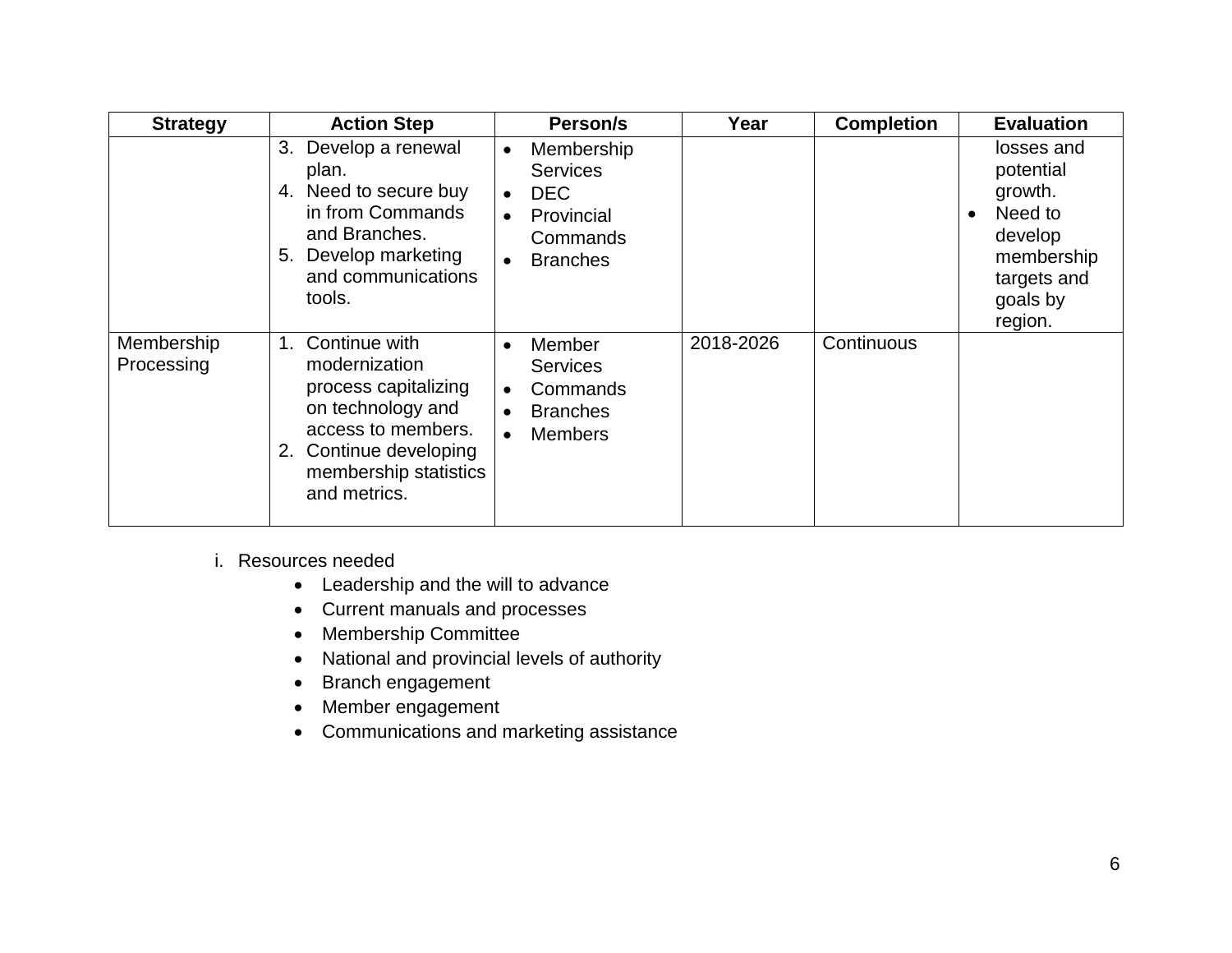**b. Specific Objective 2. Governance.** The aim of this objective is to enhance and better understand the governance model of the Legion as well as the role of elected officials and staff. The last review of the governance for the Legion resulted in a reduction of representation at the National level. The question now becomes: is the current governance model relevant for today's operation? Do all parties including elected officers and staff understand their roles and responsibilities and what is the best board engagement model? Finally, the current committee structure in comparison to similar organizations notes that the Legion has an abundance of committees. Is this necessary and can it be reduced?

| <b>Strategy</b>                               | <b>Action Step</b>                                                                                                                                                                                                                           | Person/s                                                                                                                                             | Year      | <b>Completion</b>                 | <b>Evaluation</b>                                           |
|-----------------------------------------------|----------------------------------------------------------------------------------------------------------------------------------------------------------------------------------------------------------------------------------------------|------------------------------------------------------------------------------------------------------------------------------------------------------|-----------|-----------------------------------|-------------------------------------------------------------|
| Act of Incorporation<br>and GBLs              | <b>Review GBLs for</b><br>1.<br>consistency with<br>Act<br>Increased<br>2.<br>awareness of<br>governing tenets.<br>3. Propose changes<br>as needed.                                                                                          | <b>DEC</b><br>$\bullet$<br>C&L<br>$\bullet$<br>Committee<br>Convention                                                                               | 2018-2019 | By 2020 ratified<br>at convention | Continuous<br>monitoring and<br>review required             |
| Roles of Elected<br><b>Officers and Staff</b> | <b>Review current</b><br>$1_{\cdot}$<br>board operating<br>model.<br>2. Review TORs for<br>SEOs and senior<br>staff.<br>3. Focus of board $-$<br>reporting or<br>strategic?<br>4. How to effectively<br>manage elected<br>officer turn over. | <b>DEC</b><br>$\bullet$<br><b>SEOs</b><br>$\bullet$<br>Provincial<br><b>Presidents</b><br>Senior staff<br>at national<br>and<br>provincial<br>levels | 2018/2019 | By end of 2019                    | Education and<br>application<br>required with<br>monitoring |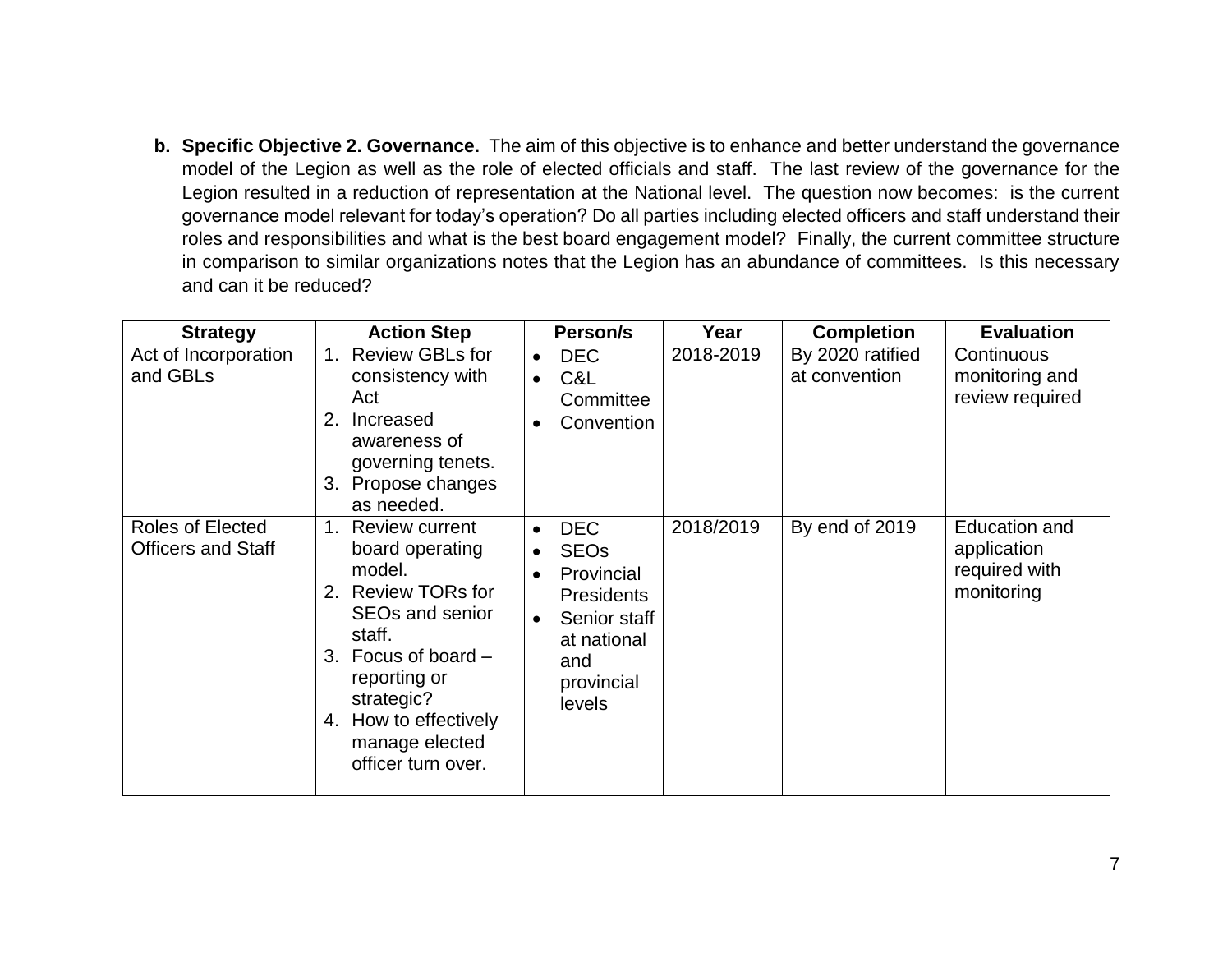| <b>Committee Structure</b> | 1. Review and align<br>committee<br>structure to need,<br>2. Review meeting<br>policy and impact<br>of technology.<br>3. Review<br>programming to<br>ensure meets<br>mission statement. | Dominion<br>٠<br>President<br>SEO <sub>s</sub> and<br>$\bullet$<br>Committee<br><b>Chairs</b><br><b>Staff</b> | 2018 | In place by Aug<br>2018 | 2019 take to<br>convention 2020 |
|----------------------------|-----------------------------------------------------------------------------------------------------------------------------------------------------------------------------------------|---------------------------------------------------------------------------------------------------------------|------|-------------------------|---------------------------------|
|----------------------------|-----------------------------------------------------------------------------------------------------------------------------------------------------------------------------------------|---------------------------------------------------------------------------------------------------------------|------|-------------------------|---------------------------------|

- i. Resources needed
	- Current governing manuals of the Legion
	- Active engagement of Legion leadership and senior staff at both national and provincial level
	- Active engagement of the C&L Committee
	- Consultative process with all levels of the Legion
- **c. Specific Objective 3. Infrastructure.** Canada has over 5100 municipalities (2016), 3500 Tim Hortons (2013), 1400 McDonald's (2014) and over 1400 Legion branches (2018). Legion infrastructure has developed since our creation in 1926. The majority of Legion branches were built in a different membership heyday and today's branches have difficulty in keeping up with maintenance and overhead. Branches are located in rural areas and urban centres. The value of real estate holdings across the country varies but cumulatively it is high. Unfortunately, in most cases Legion branches have not kept pace with modernization or urban renewal and many are now located away from where populations chose to live. In addition, in some areas there are many branches serving a smaller population base which could be better served by an amalgamation of branches. The number of branches and their locations also gives rise to the potential of redeveloping the property into more useable and functional space not only by the branch but also for the good of the general public.

Deloitte provided an unsolicited brief concerning property review and optimization which comes with a management and analysis platform to assist ongoing management. Branch autonomy and acceptance of this sort of system is a factor to be considered.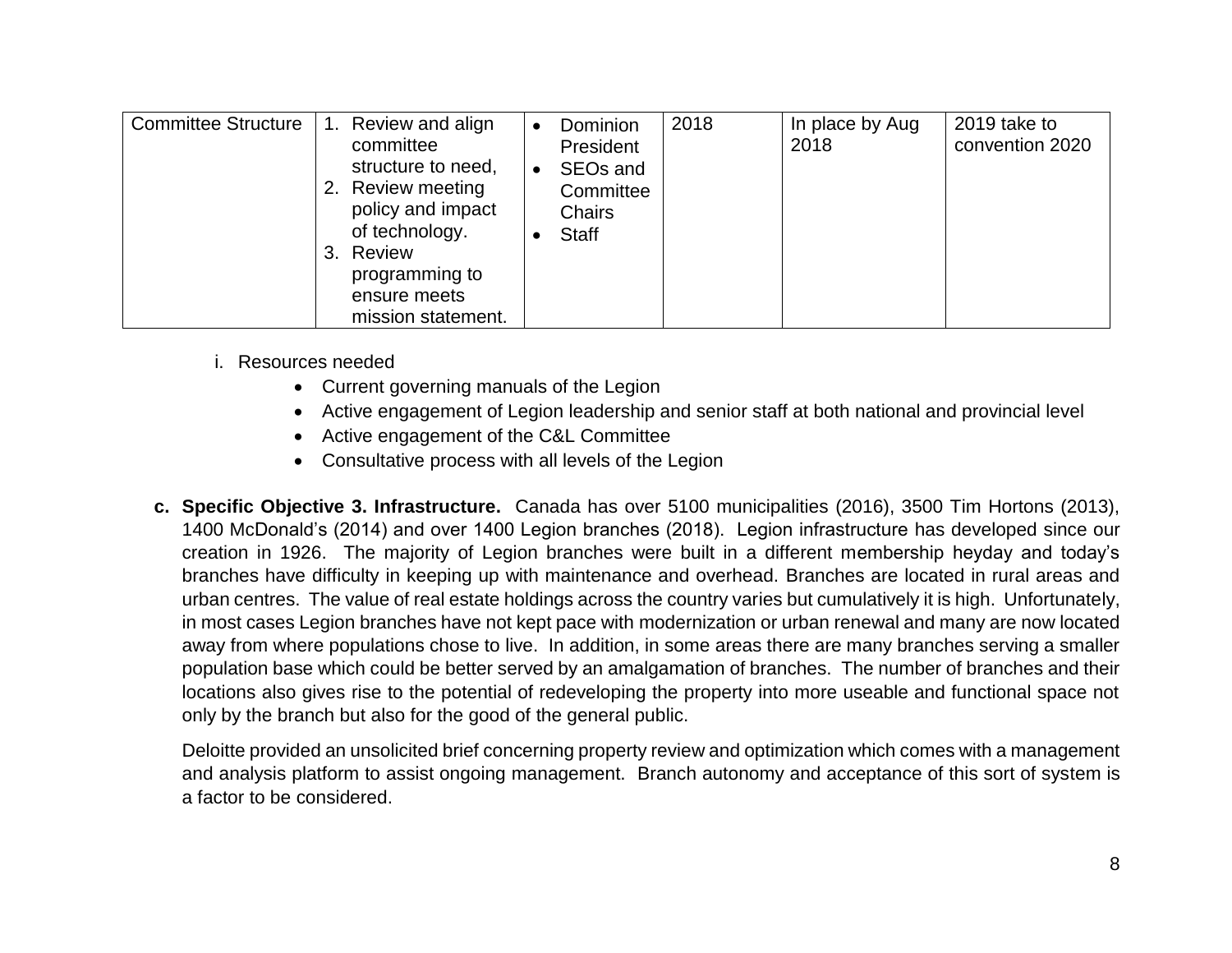| <b>Strategy</b>              | <b>Action Step</b>                                                                                                                                                                                                                                                                                                                          | Person/s                                                                                                                                                                                                                                                      | Year    | <b>Completion</b> | <b>Evaluation</b> |
|------------------------------|---------------------------------------------------------------------------------------------------------------------------------------------------------------------------------------------------------------------------------------------------------------------------------------------------------------------------------------------|---------------------------------------------------------------------------------------------------------------------------------------------------------------------------------------------------------------------------------------------------------------|---------|-------------------|-------------------|
| <b>Branch</b><br>Sustainment | 1. Determine willingness<br>for renewal. Location<br>dependent.<br><b>Review GBLS to</b><br>2.<br>expedite process.                                                                                                                                                                                                                         | Need to form a<br>$\bullet$<br>development committee<br>to commence<br>researching and<br>production of advice.<br>Need for all leadership to<br>encourage and support.<br>Need for command<br>presidents to provide<br>appropriate direction to<br>branches. | Ongoing | continuous        |                   |
| Sustainment<br>Opportunities | 1. Devise a development<br>plan/checklist.<br>2. Review existing<br>command policies.<br>3. Investigate<br>development<br>possibilities via<br>partnerships.<br>4. Modernization of<br>branches is essential<br>to meet local needs.<br>Engage local<br>5.<br>communities<br><b>Actively promote</b><br>6.<br>redevelopment of<br>branches. | Need to develop a<br>$\bullet$<br>capability to provide<br>advice and knowledge.<br>Need to have entire<br>$\bullet$<br>Legion leadership<br>supporting.<br>Need to have branch<br>willingness to participate.                                                | Ongoing | continuous        |                   |

- i. Resources needed
	- Leadership engagement at all levels
	- Outside expertise and advice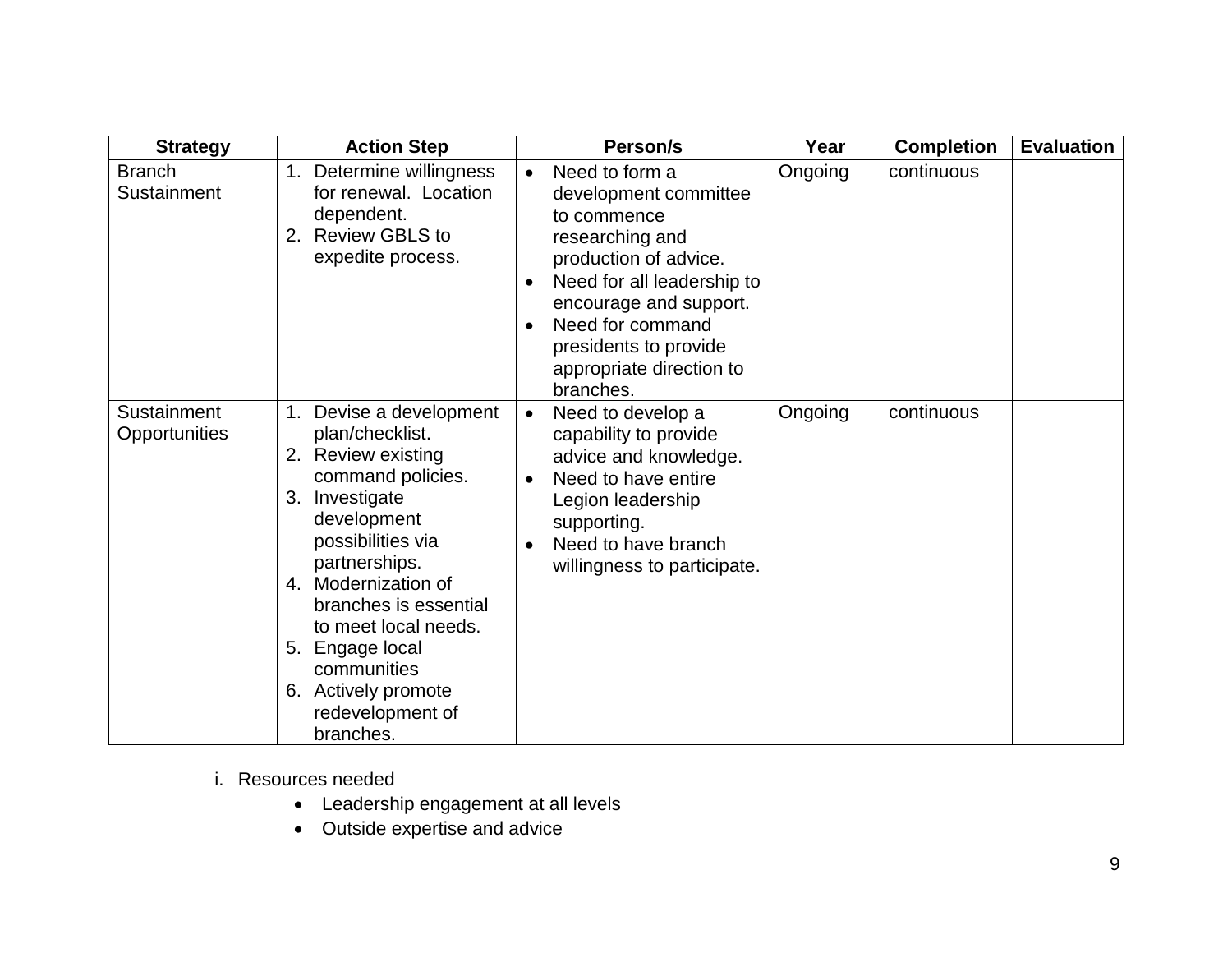**d. Specific Objective 4. Communications/Marketing.** Communications and marketing are key factors at all levels of the Legion to ensure that the general public is aware of the capabilities and support provided by the Legion and our members to national and local events. This will enhance public awareness and understanding of the Legion. It also greatly assists in developing strategic partnerships with other similar organizations and others who support the same principles as the Legion.

| <b>Strategy</b>                                  | <b>Action Step</b>                                                                                                                                                                                                                                    | Person/s                                                                                                                                                                     | Year    | <b>Completion</b> | <b>Evaluation</b>                                                            |
|--------------------------------------------------|-------------------------------------------------------------------------------------------------------------------------------------------------------------------------------------------------------------------------------------------------------|------------------------------------------------------------------------------------------------------------------------------------------------------------------------------|---------|-------------------|------------------------------------------------------------------------------|
| Implementation of<br>a marketing plan.           | Marketing plan<br>1.<br>currently exists to<br>2022.<br>2. Current plan focus is<br>membership.<br>3. Expand focus to all<br>Legion programs as<br>supporting plans.<br>4. Need for review and<br>tweaking as<br>necessary.<br>5. Exploit technology. | DEC approval<br>$\bullet$<br>granted.<br><b>Committee Chairs</b><br>Provincial<br>$\bullet$<br>commands support<br>for plans<br>Marketing and<br>$\bullet$<br>Communications | Ongoing | Ongoing           | Outreach<br>$\bullet$<br>metrics<br>Reduction<br>in.<br>membership<br>losses |
| Implementation of<br>a<br>communications<br>plan | Communications<br>1.<br>strategy exists<br>2. Need to develop<br>supporting plans for<br>each activity.<br>3. Need to promulgate to<br>all levels.<br>4. Need to provide<br>useful tools for all<br>levels.<br>5. Exploit technology                  | DEC approval and<br>support by<br>commands<br><b>PR Committee</b><br>$\bullet$<br>engagement<br>Branch and member<br>$\bullet$<br>awareness                                  | ongoing | ongoing           |                                                                              |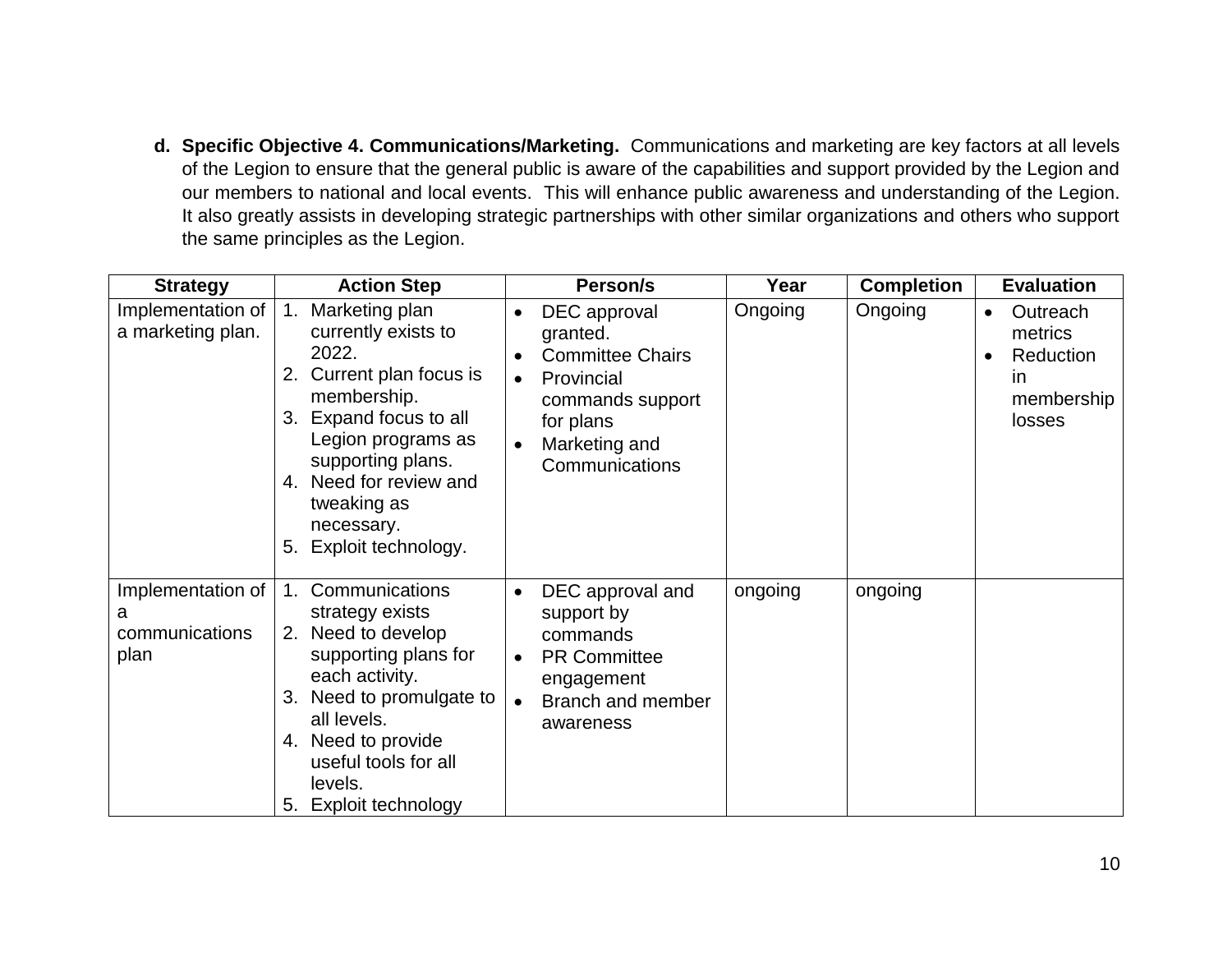- i. Resources needed:
	- Current marketing plan
	- Active engagement by Marketing and Communications
	- Active engagement by PR Committee
	- Approval and support of commands
	- Branch and member awareness
- **e. Specific Objective 5. Culture.** There are many reports of a non-welcoming environment when guests arrive at a Legion. In addition, in some cases, Veterans have been turned away from joining and/or participating in Legion sponsored events. There are also reports of anti-social behaviour by some branches and their members. Situations such as these do not serve to portray the Legion as a veteran and community support organization but rather as a closed, non-accepting private club. This does not serve to promote the Legion as an open and welcoming place.

Much of this cultural environment has been built up over the years and no longer serves any specific or perceived purpose. As well, many small towns do not have a demographic of Veterans among their population which can create an uncomfortable environment and mistrust. Cultural change in any organization is one of the most difficult objectives to obtain but is needed within the Legion.

| <b>Strategy</b>                         | <b>Action Step</b>                                                                                                                                                                                                     | Person/s                                                                                                                                                                 | Year    | <b>Completion</b> | <b>Evaluation</b>                                                       |
|-----------------------------------------|------------------------------------------------------------------------------------------------------------------------------------------------------------------------------------------------------------------------|--------------------------------------------------------------------------------------------------------------------------------------------------------------------------|---------|-------------------|-------------------------------------------------------------------------|
| <b>Fostering Legion</b><br>core values. | <b>Education of Legion</b><br>core values.<br><b>DEC</b><br>2.<br>acknowledgement<br>and support that<br>change is necessary.<br>3. Provincial command<br>actions issues.<br><b>Branch and member</b><br>4.<br>support | <b>DEC</b><br>$\bullet$<br>Provincial<br>$\bullet$<br>commands<br><b>Branches</b><br>$\bullet$<br><b>Members</b><br>$\bullet$<br>All staff at all<br>$\bullet$<br>levels | Ongoing | Ongoing           | Complaints<br>actioned<br>quickly<br>No more<br>$\bullet$<br>complaints |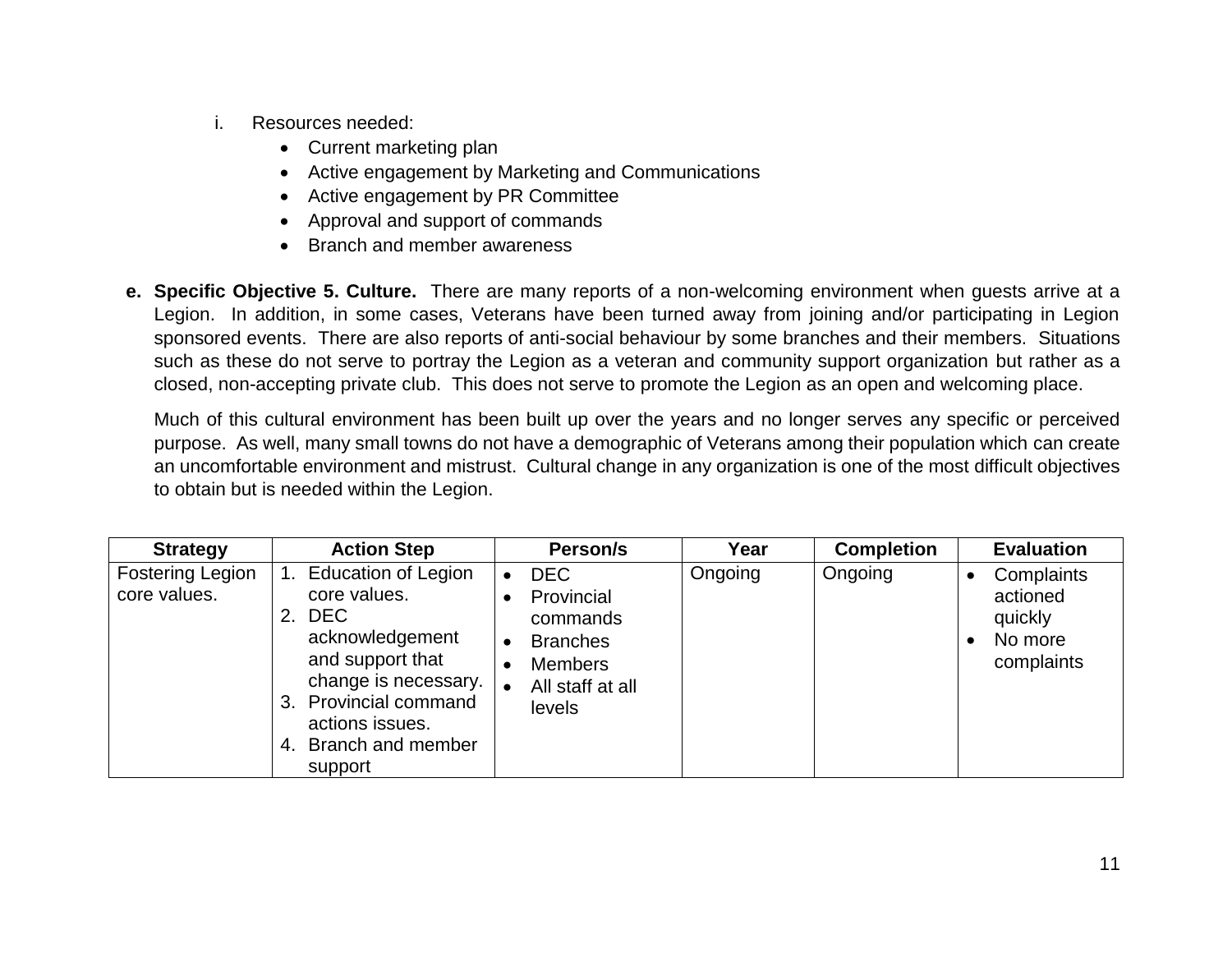| <b>Strategy</b>                                    | <b>Action Step</b>                                                                                                                                                                                                                                                                                    |                        | Person/s                                 | Year      | <b>Completion</b> | <b>Evaluation</b> |
|----------------------------------------------------|-------------------------------------------------------------------------------------------------------------------------------------------------------------------------------------------------------------------------------------------------------------------------------------------------------|------------------------|------------------------------------------|-----------|-------------------|-------------------|
| Promote a<br>Welcoming<br>Environment<br>(Culture) | Membership<br>1.<br>Committee<br><b>Hospitality Program</b><br>Legion wide<br>2.<br>promotion,<br>acceptance and<br>implementation<br>3. Continued monitoring<br>and action as<br>necessary.<br>Develop a policy to<br>4.<br>respond to<br>complaints within a<br>given time period, ie,<br>72 hours. | $\bullet$<br>$\bullet$ | Same as above<br>Membership<br>Committee | 2018/2019 | ongoing           |                   |

- i. Resources needed:
	- Hospitality Program
	- Leadership
	- Communications to all
- **f. Specific Objective 6. Recognition/Value Proposition.** There are two aspects to this objective. The first is to ensure that the product we provide is recognized as having value. That product comes in the form of services that meet our Mission Statement as well as services that we provide from each level of authority in the Legion and most definitely services that are provided at the branch as this is where the brand meets the general public. If the branch does not provide anything of value, then why does it exist?

The second aspect of this objective relates to how we recognized those who serve not only within the Legion but also those who serve our Country, the Veterans. Recognizing service provides validation and encourages people to participate.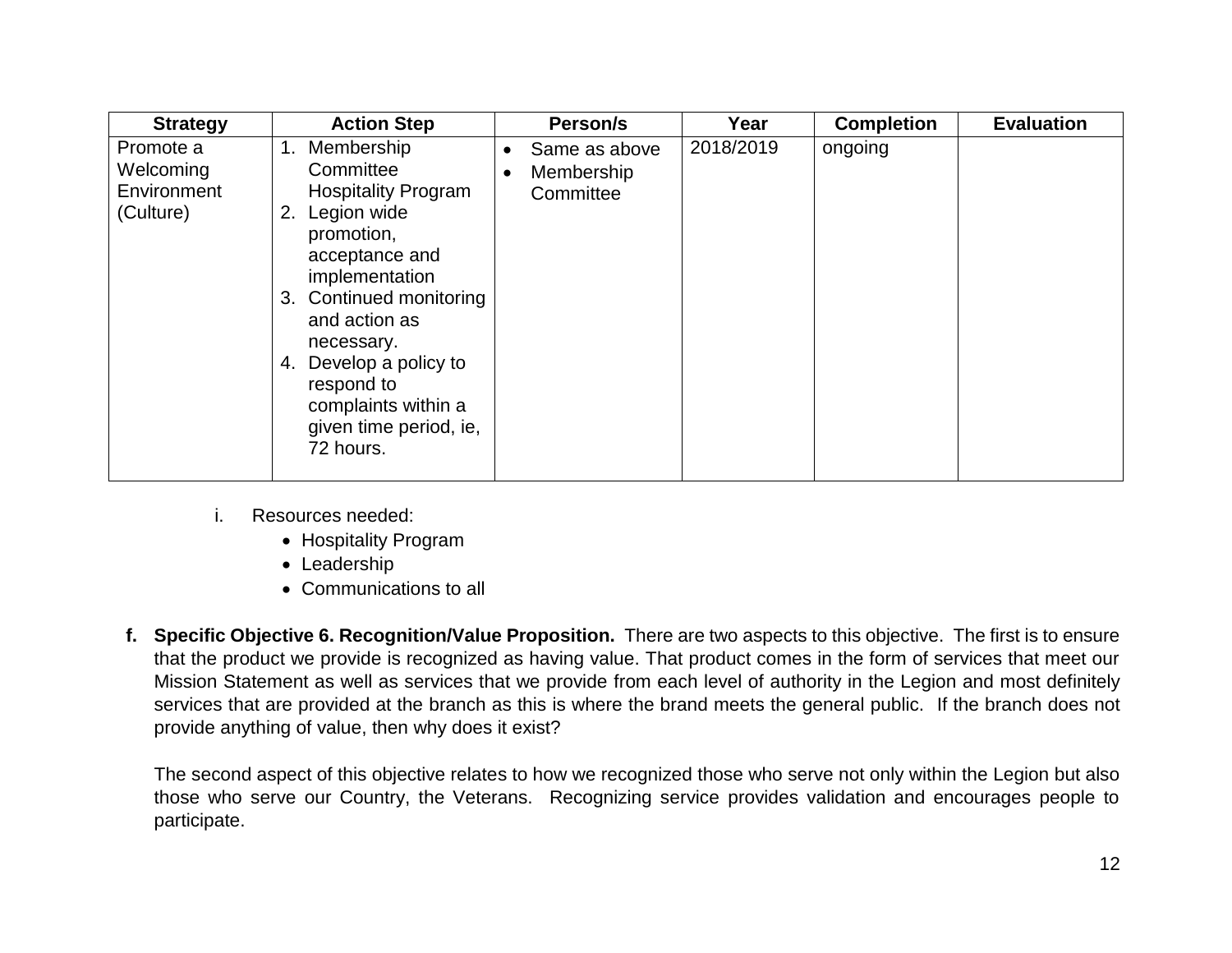| <b>Strategy</b>               | <b>Action Step</b>                                                                                                                                                          | Person/s                                                                                                                                                                             | Year      | <b>Completion</b> | <b>Evaluation</b> |
|-------------------------------|-----------------------------------------------------------------------------------------------------------------------------------------------------------------------------|--------------------------------------------------------------------------------------------------------------------------------------------------------------------------------------|-----------|-------------------|-------------------|
| Increase value<br>proposition | Cumulative effect<br>1.<br>of branch<br>modernization and<br>culture.<br>2. Ensure product<br>meets Mission<br>Statement and<br>Core Values.<br>3. Meeting members<br>needs | All leadership<br>$\bullet$<br>levels of the Legion<br>Branch acceptance<br>$\bullet$<br>is critical                                                                                 | 2018-2019 | 2019              |                   |
| Recognition                   | Enhance current<br>1.<br>programs to<br>recognize<br>Veterans.<br>2. Enhance current<br>programs to<br>recognize<br>volunteers.                                             | All leadership<br>$\bullet$<br>levels of the<br>Legion.<br><b>PR Committee</b><br>$\bullet$<br><b>R&amp;A Committee</b><br>$\bullet$<br>Marketing and<br>$\bullet$<br>Communications |           |                   |                   |

- i. Resources needed:
	- Current Honours and Awards System of the Legion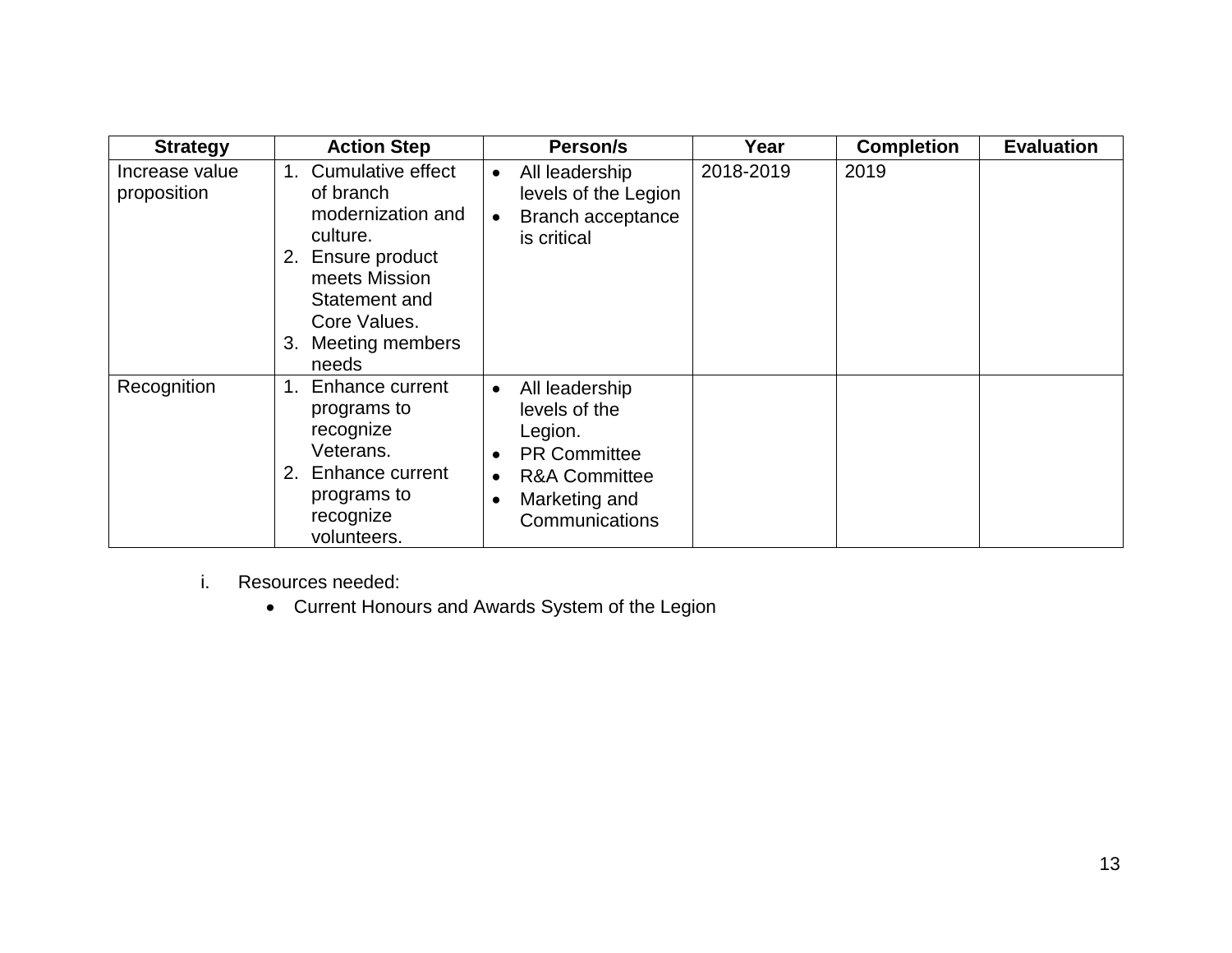# **6. Evaluation/Conclusion**

This Strategic Plan has addressed many issues that have been raised by the Focus on the Future Committee, the Organizational and Operational Services Review and the many discussions that have taken place with senior leaders of the Legion.

In basic terms, each objective is a marker that further assists the Legion in this transformative period. There is no need to retire old customs but there is a need to renew and modernize current practices. So, what does success look like?

- The Legion will continue to meets its Mission Statement, practice its Core Values and realize its Vision.
- The Legion will modernize and provide services that meet the needs of its communities. Those needs will necessarily vary from location to location but basic tenets of the Mission will be met.
- Legion membership will stabilize and grow as other Canadians see the value in belonging and giving back to those who serve and to their communities.
- Legion branches, the mainstay of the organization, will welcome newcomers and will engage their communities. Private clubs are no longer welcome.
- Legion influence in the Country will grow and be respected due to a cohesive leadership and common purpose.
- Legionnaires will be recognized for their service to Veterans and their communities.

Creating a new operating environment is not an easy task. No longer can the Legion operate as it always has in the past. Modernization and cultural transformation is key to attracting new members who believe in and support the Legion Mission.

# **"The difference is that was then, this is now."**

― **[S.E. Hinton](https://www.goodreads.com/author/show/762707.S_E_Hinton)**, **[That Was Then, This Is Now](https://www.goodreads.com/work/quotes/3200846)**<sup>3</sup>

# *"All you need is the plan, the road map, and the courage to press on to your destination.* Earl Nightingale<sup>4</sup>

 $\overline{a}$ 

<sup>3</sup> https://www.goodreads.com/work/quotes/3200846-that-was-then-this-is-now

<sup>4</sup> https://www.brainyquote.com/quotes/earl\_nightingale\_159044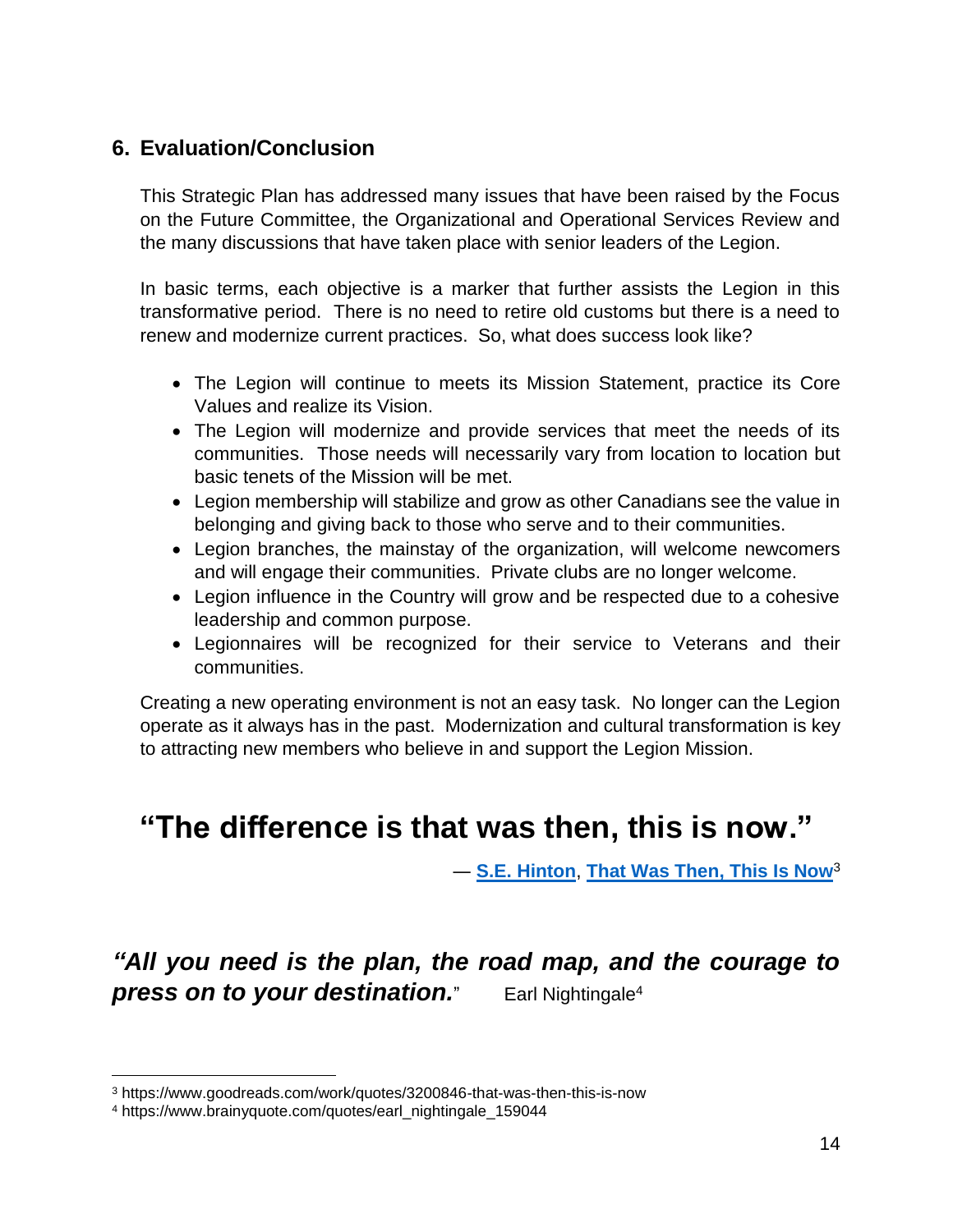# **SWOT Analysis**

The Organizational and Operational Services Review completed by Strategy Corps conducted a Strength, Weaknesses, Opportunities and Threats (SWOT) analysis and presented this to the Council in November 2017.

## b. Strengths

- Providing services to veterans (priority of mission statement)
- Legion and Poppy as a recognizable National brand
- National footprint
- Strong policy provides framework for a national organization
- Volunteerism
- Proven success in generating revenue through merchandizing
- Staff commitment and leadership
- Proven success at doing better with less
- Improved marketing and centralized membership processing
- Autonomy

## c. Weaknesses

- Lack of an overall strategic plan
- Ability to address the membership issue and aging demographic
- Insufficient internal communication hurts confidence and execution of new strategies and change management exercises
- Insufficient external communications to Canadian public
- Elected officer turn over cycle impacting consistency in leadership required to navigate change
- Fewer in person meeting, erodes relationships
- Elected officer vs staff governance confusion
- Bottom up decision making
- Ability to focus on the greater issues versus those of a minor nature
- Cultural resistance to change
- Infrastructure
- Funding model based on membership
- Culture of autonomous operations
- Too many committees